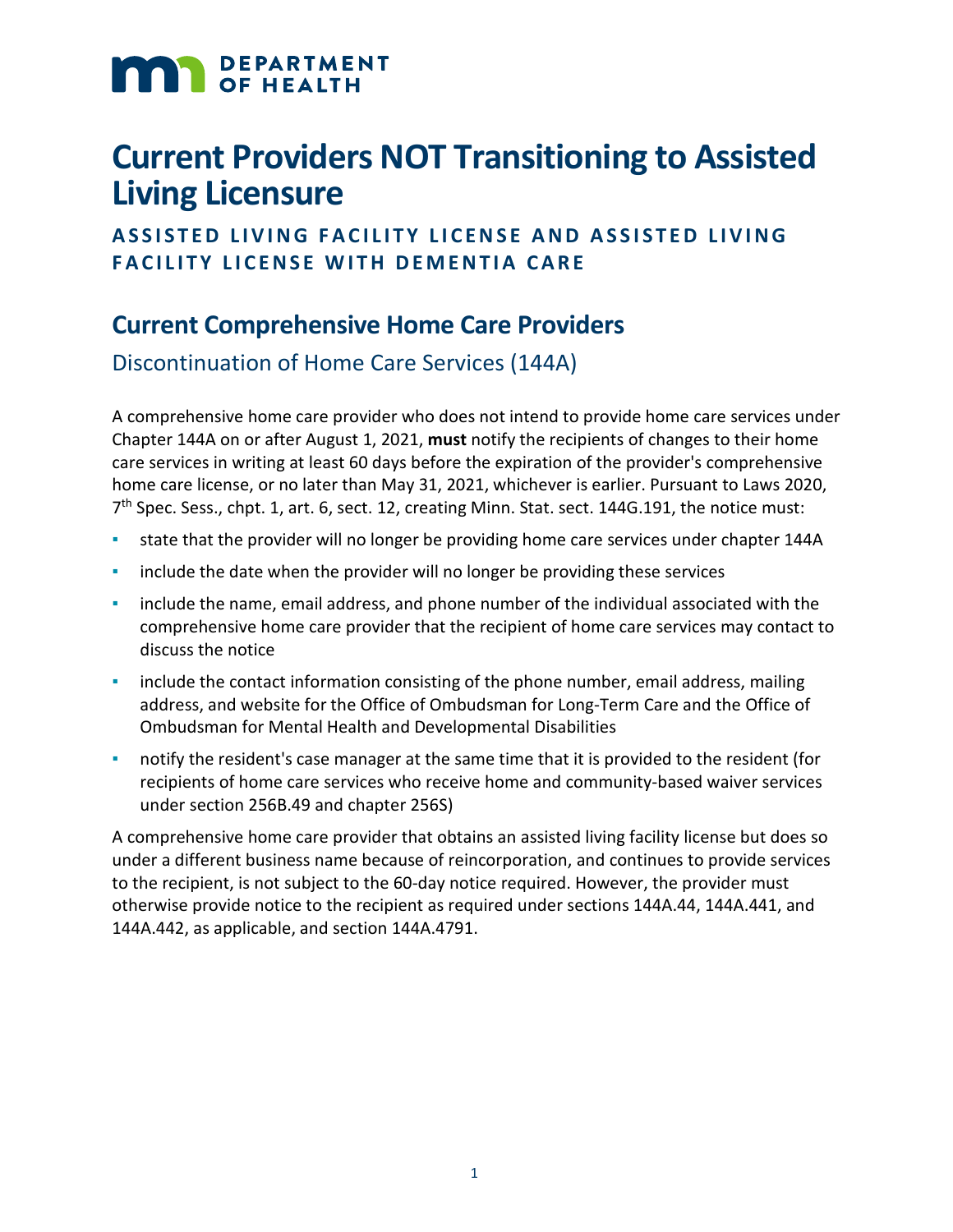### **Housing with Services Establishment Registration**

No Intention to Convert Registration to an Assisted Living Facility License (144G)

Any existing housing with services establishment registered under chapter 144D that does not intend to convert its registration to an assisted living facility license under 144G **must** provide written notice to its residents at least 60 days before the expiration of its registration, or no later than May 31, 2021, whichever is earlier. Pursuant to Laws 2020, 7<sup>th</sup> Spec. Sess., chpt. 1, art. 6, sect. 12, creating Minn. Stat. sect. 144G.191, the notice must:

- state that the housing with services establishment does not intend to convert to an assisted living facility
- **•** include the date when the housing with services establishment will no longer provide housing with services
- include the name, email address, and phone number of the individual associated with the housing with services establishment that the recipient of home care services may contact to discuss the notice
- include the contact information consisting of the phone number, email address, mailing address, and website for the Office of Ombudsman for Long-Term Care and the Office of Ombudsman for Mental Health and Developmental Disabilities
- **•** notify the resident's case manager at the same time that it is provided to the resident (for residents who receive home and community-based waiver services under section 256B.49 and chapter 256S)

A housing with services registrant that obtains an assisted living facility license but does so under a different business name as a result of reincorporation and continues to provide services to the resident, is not subject to the 60-day notice required. However, the provider must otherwise provide notice to the resident as required under sections 144D.04 and 144D.045, as applicable, and section 144D.09.

#### **Consequences**

**Effective August 1, 2021**, Minnesota Statutes, chapter 144D is repealed. Beginning on this date, all registered housing with services establishments will no longer be able to provide what has historically been described as "assisted living" services (See Laws 2019, chapter 60, article 1, section 48) unless it has been issued an assisted living facility license pursuant to Minnesota Statutes, sections 144G.08 to 144G.9999 and Minnesota Rules, chapter 4659.

#### **Resources**

[Minnesota Session Laws 2020, 7th Special Session, Chapter 1, Article 6](https://www.revisor.mn.gov/laws/2020/7/Session+Law/Chapter/1/)  [\(www.revisor.mn.gov/laws/2020/7/Session+Law/Chapter/1/\)](https://www.revisor.mn.gov/laws/2020/7/Session+Law/Chapter/1/)